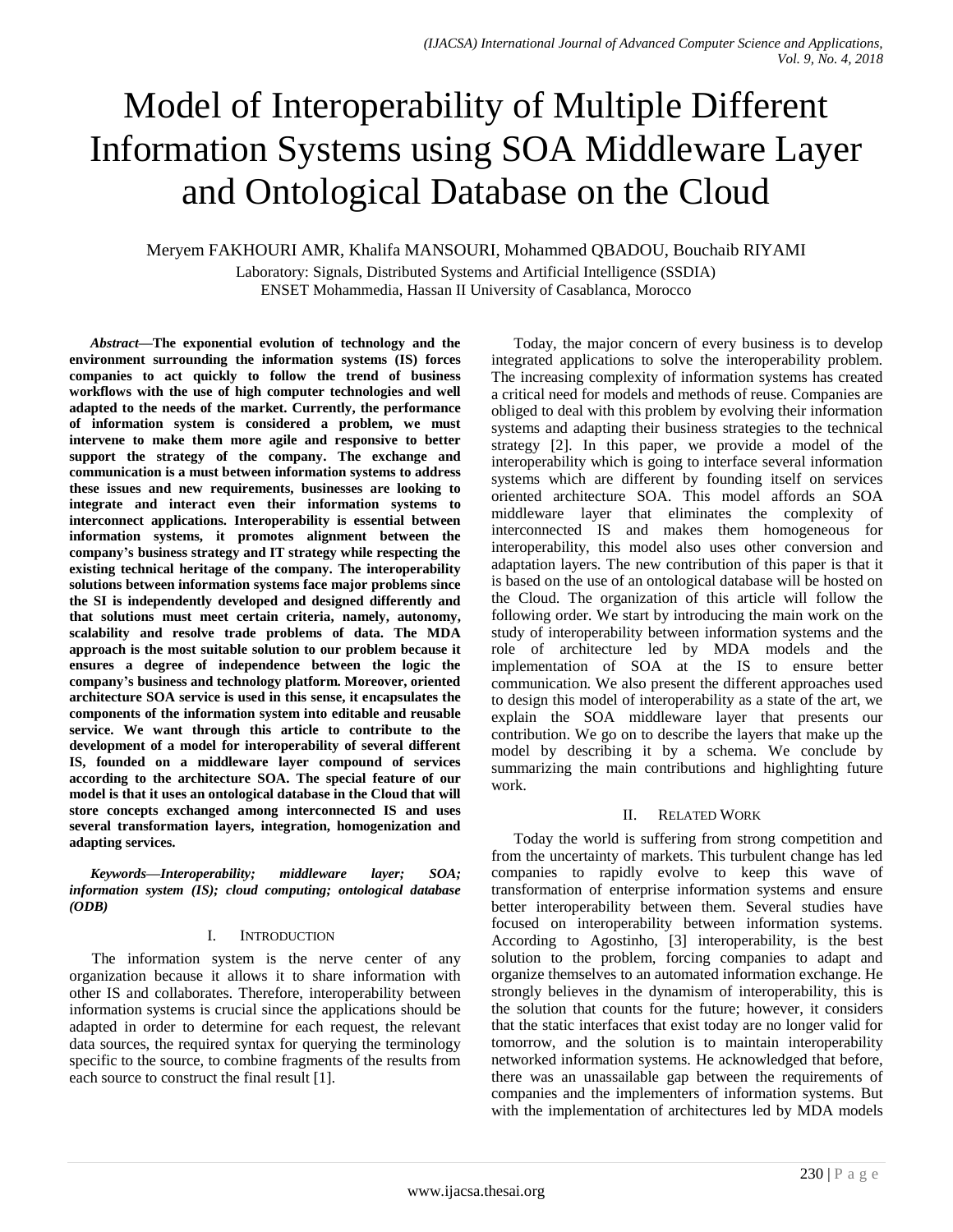and interoperability model-driven, the concept of integrated design attenuated this gap.

To overcome this problem of complexity of the software development process, integration of new application and interoperability, Ameedeen [4] proposes a method of interoperability models using model-driven development to bridge the difference between the design and analysis phases of software development. This method consists of a diagram of transition sequences to Petri nets.

Despite the rapid development of technology and the evolution of information systems, there are still few methodologies that have been adopted to facilitate the development of software and interoperability between them. Loukis [5] admitted that the implementation of the interoperability of the information systems of a company with those of its employees generates commercial value, though this point has been studied in a limited way.

Today, companies are moving towards service-oriented architectures seen its many benefits, although it is not easy to talk about the interoperability of business processes in an environment oriented service. To solve this problem faced by most businesses, Tebib [6] proposes the use of interaction protocols (IP) as an effective means to structure and organize the exchange of messages between partners. For this, she used the BPEL4WS language that is considered a language of Web services composition for the definition of business processes and description of interactions between services.

The interoperability of information systems is changing especially with the use of SOA services oriented architectures for IT systems involved. This combination of technologies related to ontologies, service models ensures better semantic interoperability of services provided and requested [7]. According to Jiucheng [7], the purpose of business is to bring their heterogeneous IS and ensure that critical applications work perfectly. An approach based on a model including semantic annotation service models with ontologies can support and enhance semantic interoperability in serviceoriented systems. We cannot deny that in recent times, the development of models for the interoperability of information systems using SOA Service-oriented architecture has gained immense importance. Batra has a concise proposal in this area [8]. He proposed a system that uses the SOA-compliant web services concept, which involves exchanging provider data and transforming it into a standard data exchange format using two databases. Both databases can be in different system formats. So, it is necessary to convert them to standard format prior to storage in the data repository. The whole of the process is implemented using Web services and messages are exchanged using the SOAP protocol.

It is in this sense that our contribution fits, which involves the implementation of model of interfacing and adaptation based on MDA models and SOA middleware layer for interconnection of several different systems information. This model is founded on a number of business process transformation layer BPMN towards the language BPEL using an ATL execution language by using an ontology database hosted in the Cloud.

# III. STATE OF THE ART: APPROACHES TO MODEL **CONCEPTION**

# *A. Approach MDA (Model Driven Architecture)*

The field of interoperability promotes the use of the MDA approach because it ensures the introduction of isolation between the business layer and the implementation layer. This approach is part of a field of engineering models driven by IDM (IDM or MDE Model Driven Engineering) models. This approach takes models into account and focuses development on them  $[6]$ .

The importance of the MDA approach is the development of systems, it is oriented model because it provides the basis for the use of models to orient and guide the understanding, design, construction, deployment, maintenance and modification of the systems developed. MDA primary objectives are portability, interoperability and reusability [7].

The motivation behind the use of this approach is that it can meet the major needs of task reduction to re-design applications that have become a technological development, a requirement for companies. Since the design of the models is unchangeable, the codes, with the implementation of the MDA approach, will allow to keep the business requirements, to use the code, to ensure the integrity and coherence.

### *B. Service Oriented Architecture SOA*

SOA is a functional architecture that provides the ability to structure functional services in relation to current technologies. SOA is used to ensure the integration of business applications [8]. The characteristic of SOA architecture is that they allow to separate the specification of the art treatments interfaces on the one hand, and to propose composition approaches for constructing process by assembling services on the other hand. Based on a set of de facto standards, the implementation of an SOA can meet, at least in technology, the problem of interoperability of IS components [8].

This approach allows the encapsulation of applications into services which is a reusable and detached software entity during its use [9]. This operation named the composition of application services or more technically, the orchestration of web services [8]. A web service is designed as a software program, its role is to guarantee the interconnection and the sharing of data between different distributed applications [8].

# *C. Intermediate Approach*

Mediators are used as a generic model of mediation that ensures the interconnection between the IS [10]. Mediators represent themselves according to two categories that can be executed in order to fulfill their main mission of mediation [11], [12].

We intend to use the fundamentals of the MDA approach with great benefits, focusing on models as well as their designs compared to conventional programming [13].

The need for using the MDA approach appears in the conversion of BPMN to the language BPEL (Business Process Execution Language) of different IS interconnected. Later, we design a common executable BPEL language that includes the BPEL (Business Process Execution Language) languages of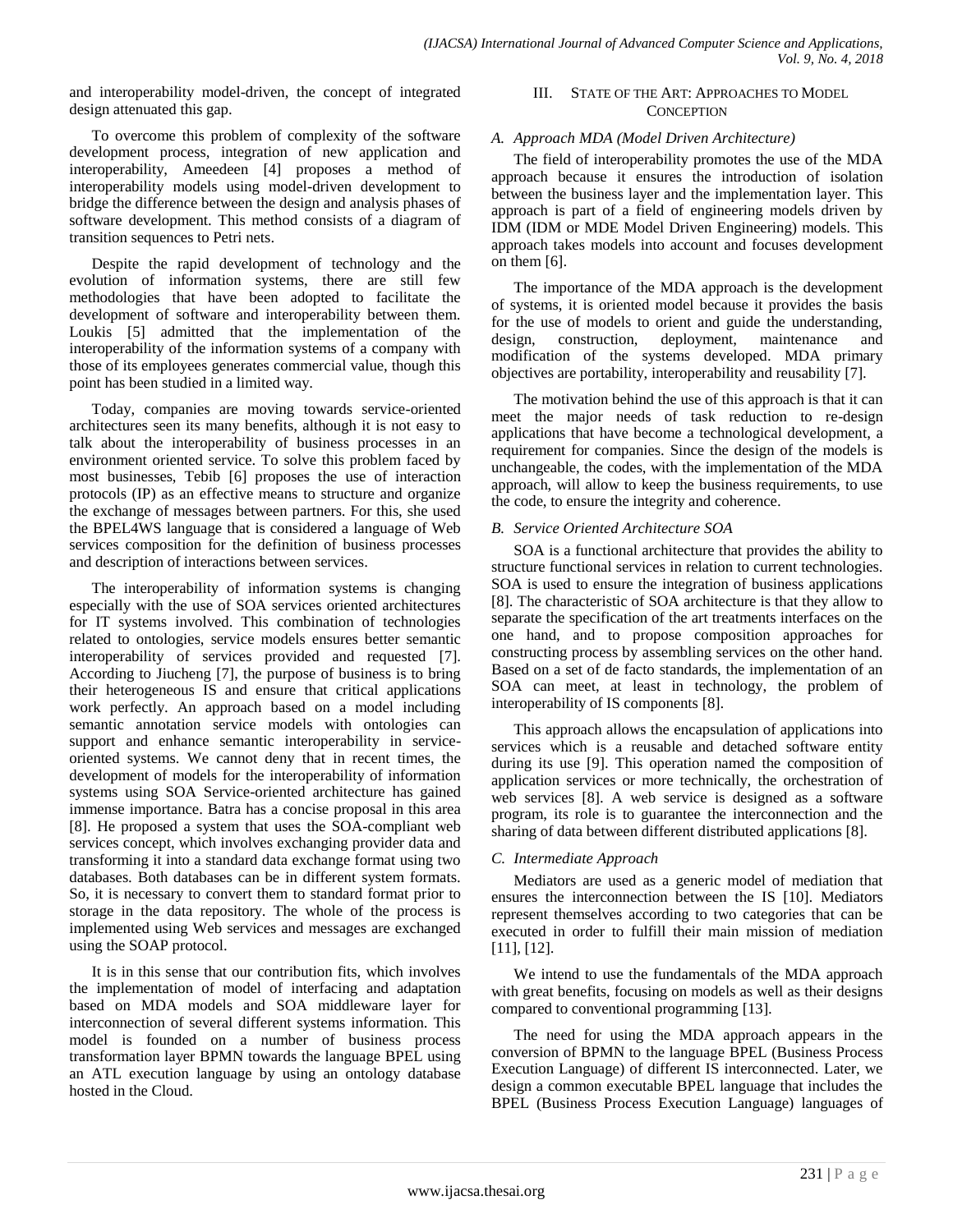the interconnected IS. The differences will be dealt with using an ontological database. To create this language, we use the intermediary approach that will allow us from the resulting BPEL Global language, to transform it into a business process BPMN (Business Process Model and Notation) thanks to the retro-engineering.

#### IV. SOA MIDDLEWARE LAYER FOR INTEROPERABILITY OF MULTIPLE IS

The upward approach is the method we used to design the model. This approach starts from a base to arrive at a complete model. Our added value through this article is the design of the SOA middleware layer that will make the IS interoperable and reduce the complexity of communication and sharing between them. The major principle on which is based is the encapsulation of each part in a service.

The model we have designed consists of a number of conversion and adaptation layers. The interconnection takes place between N information systems. The major rule of our model is that it can interface any information system whatever the number of interconnected IS. The principle of this model is based on the composition of business processes and encapsulation services to facilitate modeling and reuse through the SOA middleware layer. Through this model, we want to promote integrated communication via information technologies as a single entity that is based on the SOA architecture.

### V. LAYERS CONSTITUENTS THE MODEL OF INTERFACING AND ADAPTATION FOR THE INTEROPERABILITY OF SEVERAL SIFFERENT IS

The proposed model as presented in Fig. 1 is based on MDA architectures and intermediates as well as SOA. It consists of several layers:

**Layer 1:** This layer transforms BPMN business processes into an executable BPEL language by using an ATL (Atlas Transformation Language) transformation language from MDA, and we want this conversion to make systems agile and consistent

**Layer 2:** From this layer, the common BPEL languages are gathered from the interconnected IS BPMNs. the ontological database is used to treat the differences between the BPELs obtained. The ontological database we use is hosted in a public cloud. The use of ontologies provides a formal description of concepts in a domain and guarantees reuse, knowledge sharing and interoperability.

Layer 3: It is the time of the correction and the adaptation of the common languages obtained towards the end of the transformation of BPMN business processes into the BPEL languages of each IS, an update is required of the source business processes of the interconnected IS to synchronize all the BPMNs. To do this, we use reverse engineering, which allows us, through transformation techniques and rules, to have raw models from their BPEL source code [14].

#### VI. INTEROPERABILITY MODEL OF SEVERAL IS USING SOA SERVICE-ORIENTED ARCHITECTURE AND ONTOLOGICAL DATABASE ON THE CLOUD

For the design of this model, we used the service-oriented SOA architecture to break business processes into services to facilitate their reuse or replacement by another service. The model makes it possible to communicate N System of information whatever the number of IS. In case the number of SI is odd, we gather the last SI with the last BPEL obtained. Our model will undergo some operations to arrive at generating the common global BPEL and transform it into a global BPMN that will help us, using an ontological database, to update the initial business processes BPMN of the interconnected IS.

We start by transforming the BPMN business processes from the first two ISs into the executable BPEL language using an ATL executable language. Subsequently, we bring the two BPEL together to a BPEL 1 Global. The differences that exist between BPELs are analyzed by a single ontological database. the same workflow is repeated for the other IS by bringing together the BPEL Global 1 obtained from the IS (1 and 2) with the BPEL Global 2 of the other IS until a cascading global model is obtained, which brings together the Global BPEL of all IS to have towards the end a single common GLOBAL BPEL. Thanks to the reverse engineering, we transform the BPEL GLOBAL language into a GLOBAL BPMN business process that will allow us to apply an update for all the source BPMN to ensure a better synchronization of the IT trades.

The model we proposed for the interoperability of multiple different IS characterized by a Cloud architecture that will allow it to store data exchanged between interconnected IS. The ontological database shared between the IS will be put into service on the Cloud is also the source of sharing and the communication link between the interconnected IS. The particularity of this architecture of an ontological database on the Cloud, is that it is more practical than the other architectures and presents many advantages for the implementation of our model, namely that all the concepts exchanged between the IS interconnected will be stored in this ontological database, the difference between all the obtained Global BPEL will be processed through this ontological database hosted on the Cloud. This architecture promotes the sharing and availability of data located at the level of the ontological database between all the interconnected IS as well as its rapid deployment and its simplicity of integration in addition to its high availability, since the ontological database will be on the Cloud which will guarantee the IS a better accessibility to resources.

The motivation behind the establishment of the ontological database on the Cloud is justified by the fact that this new architecture has many advantages in that the database will be maintained and usually stored on a secure server, it also allows ease of remote access to the ontological database or even a simple deployment of the database if a new information system will interconnect with other IS.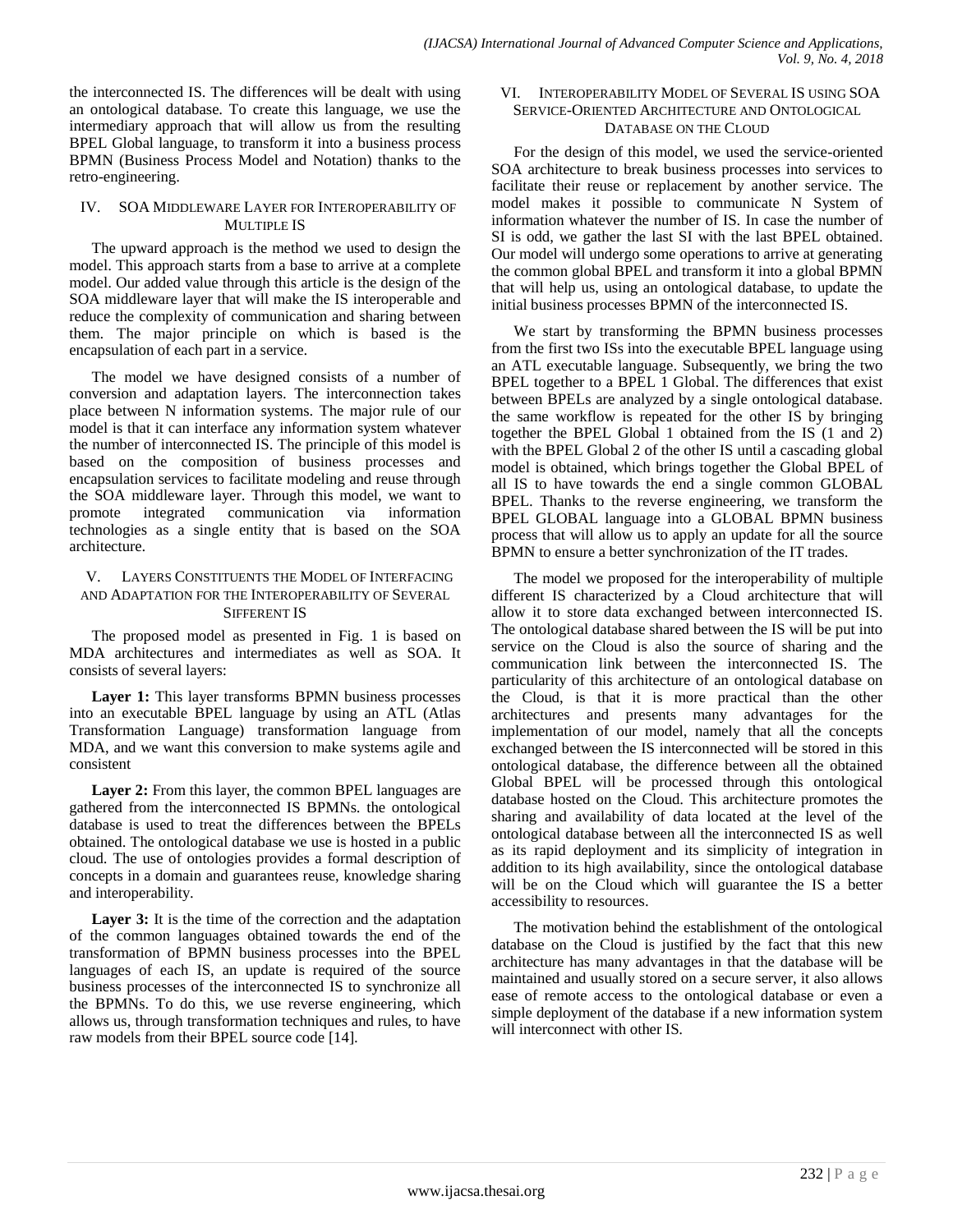

Fig. 1. Interworking and adaptation model for interoperability of multiple ISs using a SOA middleware layer and cloud database.

SOA is an approach that allows the management of information system components of a company as reusable services on this basis our interoperability model has been developed. Our solution is based on a middleware layer that presents the central and vital element for our SOA architecture, which will facilitate exchange and interoperability between information systems interconnected by integrating a database in a Cloud space. The establishment of a Cloud architecture facilitates easy access to computing resources by users of a company, the total availability of resources on the Internet and payment for the use of these resources.

Given the advantages offered by these two architectures, SOA and Cloud, it was thought to combine the two architectures to give information systems of interconnected companies more agility, ease of sharing and communication. It will also reduce the complexity of systems through the reuse of services and of course the optimization of resources. The model that we propose allows an easy communication between the information systems, it guarantees a high availability of the ontological database with a very high security.

### VII. CLOUD ARCHITECTURE ADOPTED FOR THE PROPOSED MODEL FOR INTEROPERABILITY OF IS

Today's markets need cloud computing which has had to situations in exponential growth. But its definition remains general especially that few people agree on a specific definition. Cloud means "applications delivered as Internet services, typically network, hardware and software systems in the data centers that provide these services" [15]. Cloud Computing allows any user to use multiple computer forums for a period of time to perform calculations, process data, or create Web applications [15].

Defined as a new technology, Cloud Computing allows the implementation of IT services through the management and use of information systems. Despite the difficulties through the use of Cloud expressed by the lack of standards and heterogeneous architectures, there is a compelling solution for migrating to new environments [16].

The choice of Cloud Computing for the implementation of our model was not random because the Cloud presents to the field of interoperability of information systems, several advantages [16], we quote:

- **Reducing infrastructure costs**: Information systems interconnected via this model must have a specific technical architecture to be able to interoperate with other IS which generates high costs. So, the proposed solution will guarantee IS the use of a shared Cloud infrastructure between them without the need for an internal architecture.
- **Reduced development costs**: The model deployed for interoperability will be centralized between IS interconnected which will generate a single centralized development task. All that comes under the maintenance of the technical infrastructure is supported by the provider of Cloud solution.
- **Reduce software costs:** Our model is based on an architecture based on a single ontological database so it will allow companies to save software costs used for its implementation and the costs associated with Cloud architecture.
- **Ease of access to shared resources and services:** This is the major advantage of the Cloud architecture, it facilitates an easy, secure and safe for even resources with the combination of SOA, there will be no difficulty in sharing services.
- **Increased processing power of shared data:** Cloud architecture with the data processing will be easier because this architecture has a set of powerful technical components in terms of capacity, strength and speed.

Cloud computing can be deployed according deployment models that have been treated and quoted by several studies. The four deployment models:

- **Public Cloud:** The peculiarity of the public Cloud is that it is open to the public, the infrastructure is managed by the provider who takes care to offer its services to users. All computing resources are shared among users who have no control or visibility into infrastructure [16].
- **Private Cloud:** The Private Cloud hosting infrastructure is controlled and in the ownership of the user of the resources. These are available and intended for private use.
- **Hybrid Cloud:** It's an environment that combines both models Public and Private. Resources are allocated from a private Cloud and a public Cloud.
- **Cloud Community:** The Community Cloud infrastructure is designed to use a very specific community of users. This infrastructure can be managed by one or more community organizations [16].

The model we propose for the interoperability of information systems involves a Cloud infrastructure to host the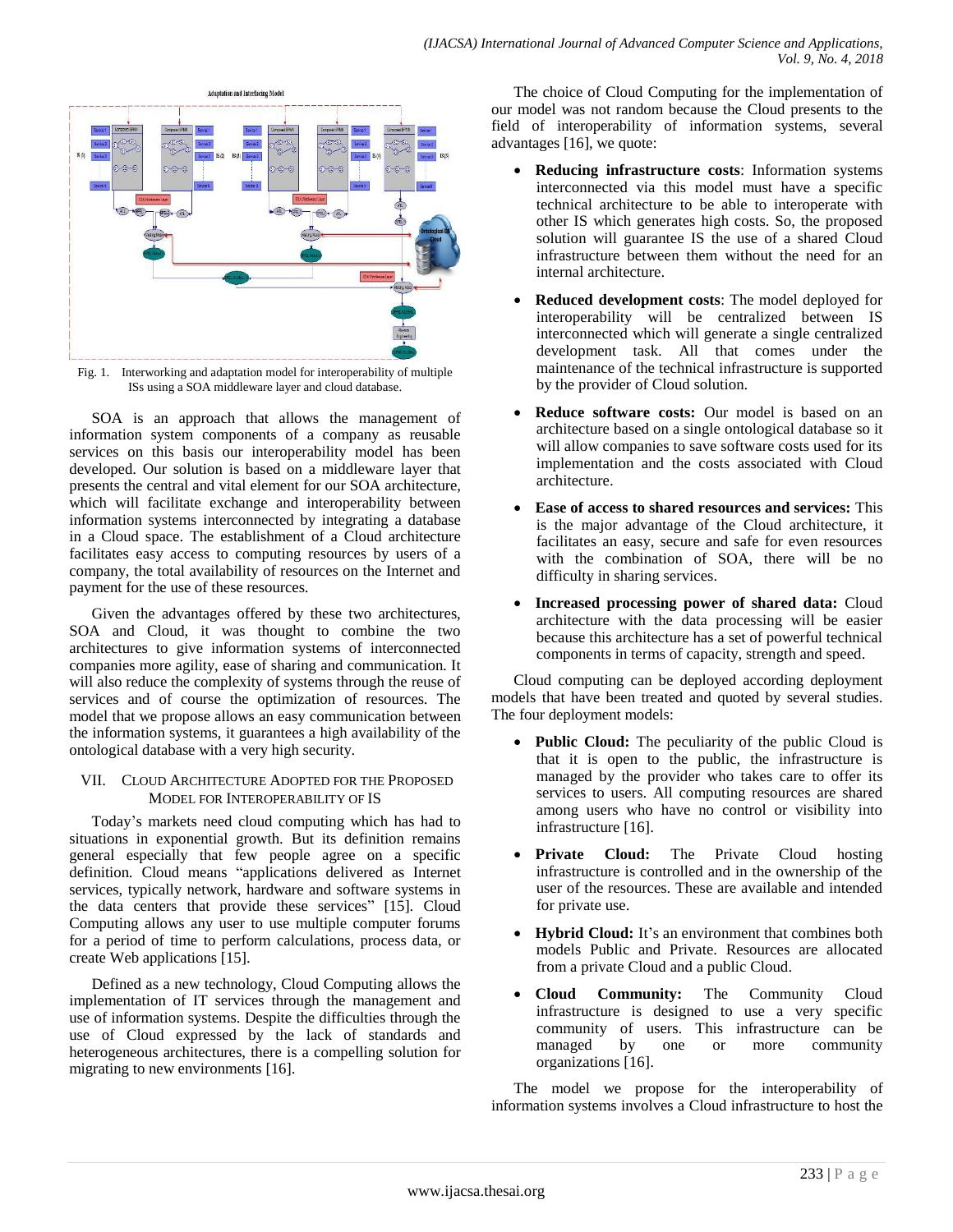ontological database and computer technologies deployed for the implementation of this model between the information systems of interconnected companies. The choice of this infrastructure is justified by the fact that it has many advantages especially as information and shared data between the IS must be centralized and accessible by all IS interconnected.

Since the establishment of a specific architecture for each company wishing to interoperate with another, is too expensive and consuming IT resources, the solution we propose is to put this model on a Hybrid Cloud infrastructure that will allow users to share private data on the private Cloud and public data on the public Cloud, in this way all users will have equal access to shared resources.

#### VIII. SERVICES COMPONENT THE MODEL OF INTEROPERABILITY

#### *A. BPMN-BPEL Transformation Service*

The BPMN business process is used to model the company's business into a workflow that describes the system's functionalities and makes it possible to understand it in detail. This workflow can be used and shared with other systems. BPMN is designed by the Business Process Management Initiative (BPMNI) and managed by the Object Management Group (OMG) [17]. While the BPEL model is a programming language developed to handle orchestration processes [17].

The MDA approach ensures the process of transforming BPMN into BPEL through service transformation. You have to go from a conceptual model to an executable source code. To succeed this process, we must not go directly from one model to another but to go through their meta-models. The MDA approach ensures the process of transforming BPMN into BPEL through service transformation. You have to go from a conceptual model to an executable source code. To succeed in this process, we must not go directly from one model to another but to go through their meta-models. Typically, the processing service supports models (sources) and model outputs (target). Transformation allows us to gain a lot of development time by generating an automated code [17].

We start the model process by converting each BPMN business process into a BPEL executable code. We have presented the business process by its abstraction model which is a subset of information of this system. We speak in our case, meta-models that describe the general model, it defines the elements that constitute it, its overall structure and its semantics. We cannot proceed to the manipulation of the metamodel if the language that describes it is not ready [18]. In our case, we are talking about a meta-meta-model. Meta-metamodels are characterized by their self-defining capabilities, which is due to the principle of the Model Driven Engineering (MDE) approach [18]. There are some actions to put in place on the input models to have corresponding output models. It brings us to two categories of transformations, from models to models and models to text. As it is mentioned in Fig. 2, in our case, we are interested in the transformation of the model to the text, which allows us to transform the BPMN business process to a BPEL code and to gather all the BPEL code and generate a BPEL GLOBAL code. ATL (Atlas Transformation Language) is a language based on the definition of metamodel, its principle is the transition from one model to another via metamodels [17].



Fig. 2. BPMN to BPEL transformation service according to MDA [19].

# *B. Consolidation, Homogenization and Integration Service*

The consolidation service provides a BPEL that contains different items and others in common. We do a BPEL analysis obtained by the homogenization and integration service, then bring the two BPELs into a common BPEL containing common elements and differences. These differences between BPEL will be analyzed by an ontological database hosted on the Cloud as it is described in Fig. 3. The consolidation, homogenization and integration service accepts the BPEL code as input and generates a BPEL executable code.



Fig. 3. Process for obtaining a GLOBAL BPEL using an ODB on Cloud.

Ontology is a conceptualization that makes it possible to represent the semantics of a domain. For this purpose, she uses models of consensual objects that associate each concept with an identifier [20]. The ontological database we use is hosted on the cloud. It makes it possible to treat the differences between the BPEL obtained [21]. Ontologies allow their reuse, so have other concepts of the domain which will ensure the interconnection and exchange of data sources [21]**.**